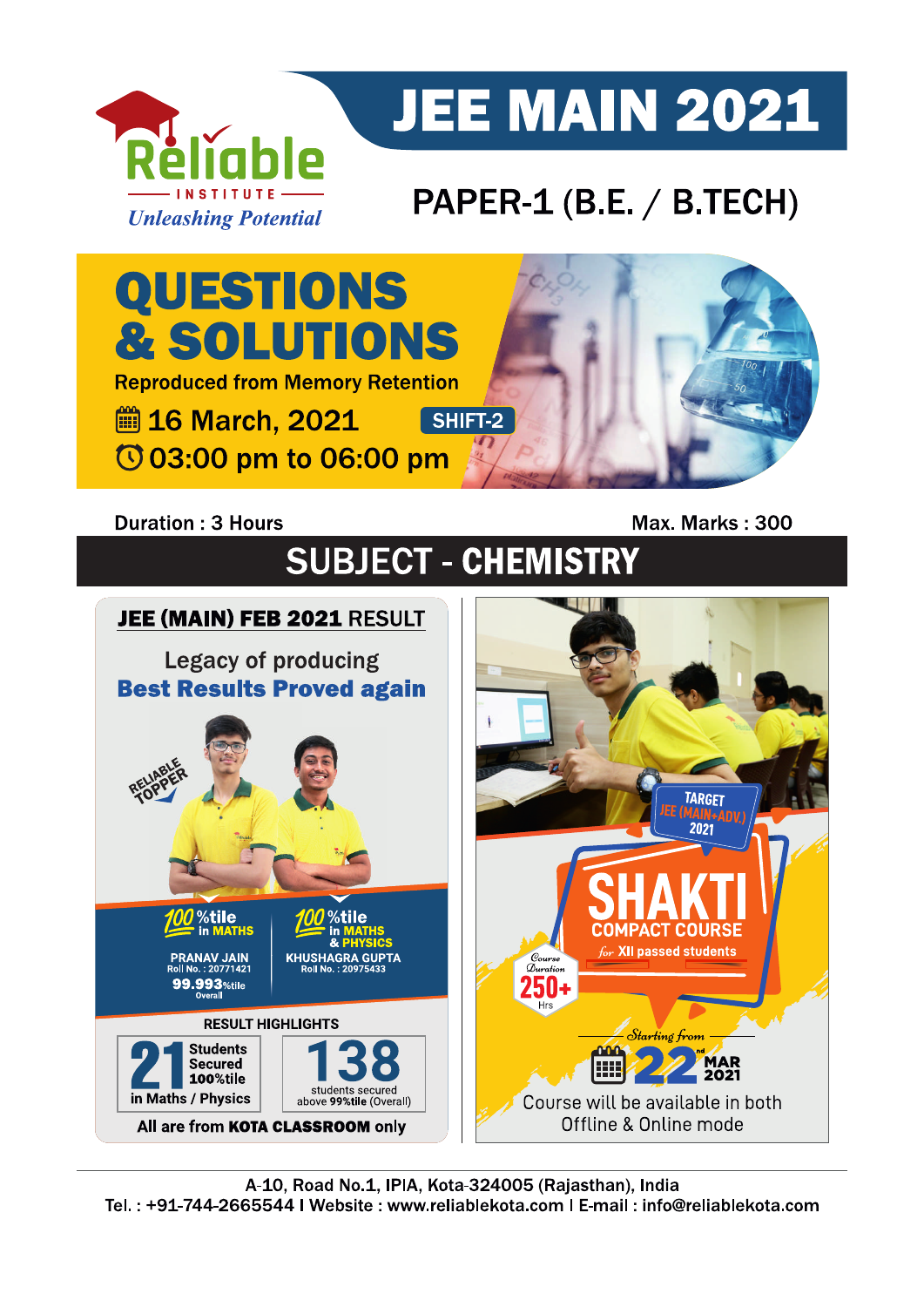

### **CHEMISTRY**



|                   | Address : 'Reliable Institute', A-10 Road No.1, IPIA, Kota-324005 (Rajasthan), INDIA |  |
|-------------------|--------------------------------------------------------------------------------------|--|
| Réliablel         | visit us at: www.reliablekota.com, Email: info@reliablekota.com                      |  |
| $-$ INSTITUTE $-$ | Call us: +91-744-2665544                                                             |  |
|                   |                                                                                      |  |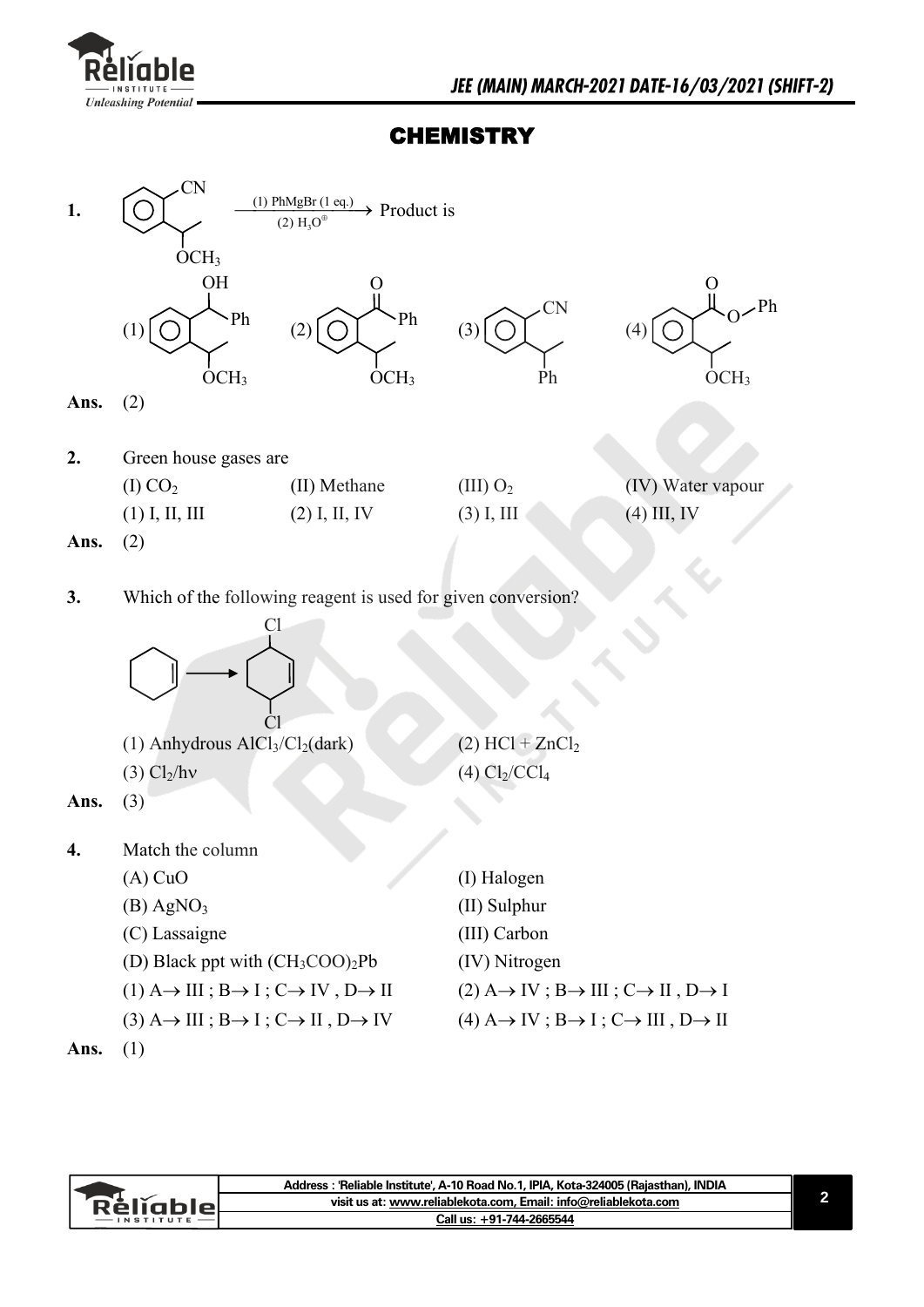

**5.** Compound  $(X) \xrightarrow{O_3} Y \xrightarrow{AgNO_3}$  silver mirror Which of the following is [X]

(1) 
$$
\sqrt{(2) CH_3-C} = C - CH_3
$$
 (3)  $\sqrt{(4) CH_3-C} = CH$ 

$$
3 \quad (3)
$$

$$
(4) CH3-C \equiv CH
$$

**Ans.** (4)

**6.** Wooden laminates are made by

 (1) Urea–formaldehyde resin (2) Melamine–formaldehyde resin (3) Phenol–formaldehyde resin (4) PVC

**Ans.** (2)

**7.** Which of the following is least basic among the following compounds? (1) Et<sub>3</sub>N (2) (Et)<sub>2</sub>NH (3) (CH<sub>3</sub>CO)<sub>2</sub>NH  $(4)$  CH<sub>3</sub>-C-NH-Et  $\overline{0}$ 

**Ans.** (3)

| 8.   | CH <sub>3</sub><br>Reagent<br>$\overline{OCH}_3$ | <b>COOH</b><br>OCH <sub>3</sub> |              |                         |
|------|--------------------------------------------------|---------------------------------|--------------|-------------------------|
|      | Reagent is                                       |                                 |              | (4) $KMnO_4/H^{\oplus}$ |
| Ans. | $(1)$ LiAlH <sub>4</sub><br>(4)                  | $(2)$ NaBH <sub>4</sub>         | (3) ZnHg/HCl |                         |

**Ans.** (4)

- **9.** Ammonolysis of alkyl halide to prepare primary, secondary and tertiary amines followed by NaOH is
	- (1) to remove acidic impurities
	- (2) to remove basic impurities
	- (3) to activate halide
	- (4) to activate ammonia
- **Ans.** (1)
- 10. Secondary structure of protein in stabilized by
	-
	- (1) H-bond (2) Vanderwaal force of attraction
	-
	- (3) Peptide bond (4) Glycosidic linkage
- **Ans.** (1)

| visit us at: www.reliablekota.com, Email: info@reliablekota.com<br>Réliablel<br>Call us: +91-744-2665544 |  | Address : 'Reliable Institute', A-10 Road No.1, IPIA, Kota-324005 (Rajasthan), INDIA |
|----------------------------------------------------------------------------------------------------------|--|--------------------------------------------------------------------------------------|
|                                                                                                          |  |                                                                                      |
|                                                                                                          |  |                                                                                      |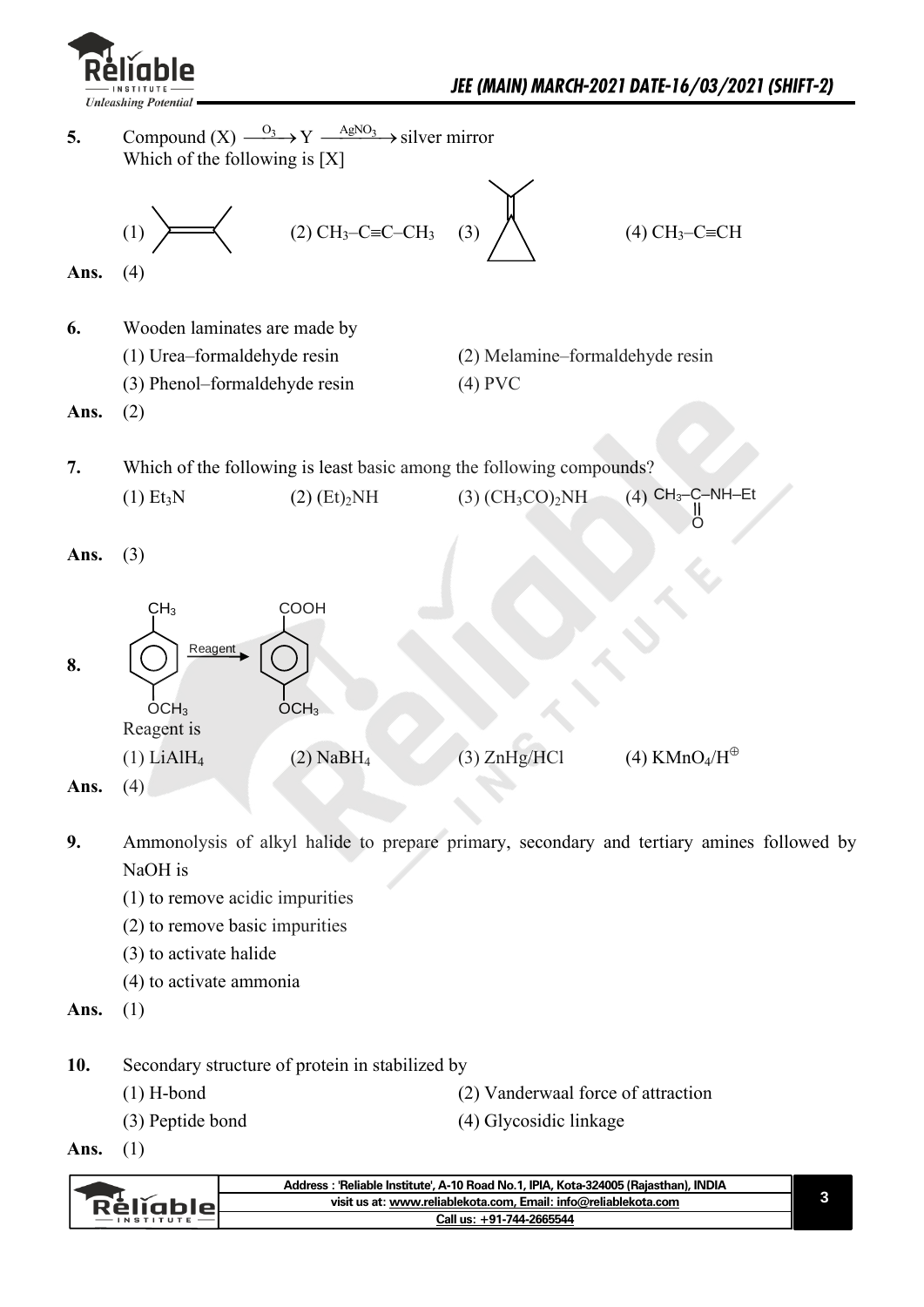

**11. Statement-1:** NaH can be used as an oxidising agent.

**Statement-2:** Pyridine is basic due to lone pair of nitrogen.

- (1) Both Statement-1 and Statement-2 are correct
- (2) Both Statement-1 and Statement-2 are false
- (3) Statement-1 is correct and Statement-2 is false
- (4) Statement-1 is false and Statement-2 is correct

**Ans.** (4)

- **12.** Vapour pressure of pure liquid A & B are 21 & 18 mm of Hg respectively. Determine vapour pressure of a solution (in mm of Hg) obeying Raoult's law containing 1 mole of A & 2 mole of B.
- **Ans.** (19)

| Sol. | $X_A = \frac{1}{1+2} = \frac{1}{3}$                          | $X_{\rm B}=\frac{2}{3}$           |  |
|------|--------------------------------------------------------------|-----------------------------------|--|
|      | $P_{A}^{\circ}$ = 21 mm of Hg                                | $P_{\rm B}^{\rm o} = 18$ mm of Hg |  |
|      | $P_{\text{total}} = P_{A}^{P} X_{A} + P_{B}^{P} X_{B}$       |                                   |  |
|      | $=21 \times \frac{1}{3} + 18 \times \frac{2}{3}$             |                                   |  |
|      | $= 7 + 12 = 19$ mm of Hg                                     |                                   |  |
|      |                                                              |                                   |  |
| 13.  | Two elements $A \& B$ have following ionisation energy data: |                                   |  |
|      | $IE_1$<br>IE <sub>2</sub>                                    |                                   |  |

|                 |   | LĿ1                         | IL <sub>2</sub>    |             |             |
|-----------------|---|-----------------------------|--------------------|-------------|-------------|
|                 | A | 400                         | $4000$ (in kJ/mol) |             |             |
|                 | В | 700                         | $1400$ (in kJ/mol) |             |             |
|                 |   | A $\&$ B are respectively : |                    |             |             |
|                 |   | $(1)$ Na, Mg                | (2) Mg, Na         | $(3)$ Na, F | $(4)$ Mg, F |
| $\lambda$ - - - |   |                             |                    |             |             |

- **Ans.** (1)
- **14.** Half life time of two first order reactions
	- $A \longrightarrow$  Products
	- B Products

are 54  $\&$  18 min respectively. Starting with equimolar quantities of A  $\&$  B, determine the time after which  $[A] = 16 [B]$ 

**Ans.** (108)

**Sol.** 
$$
[A]_t = \frac{[A]_0}{2^{\frac{Time}{54}}} \qquad [B]_t = \frac{[B]_0}{2^{\frac{Time}{18}}}
$$

:  $[A]_0 = [B]_0$  and  $[A]_t = 16 [B]_t$ 

| Réligblel | Address : 'Reliable Institute', A-10 Road No.1, IPIA, Kota-324005 (Rajasthan), INDIA |  |
|-----------|--------------------------------------------------------------------------------------|--|
|           | visit us at: www.reliablekota.com, Email: info@reliablekota.com                      |  |
|           | Call us: +91-744-2665544                                                             |  |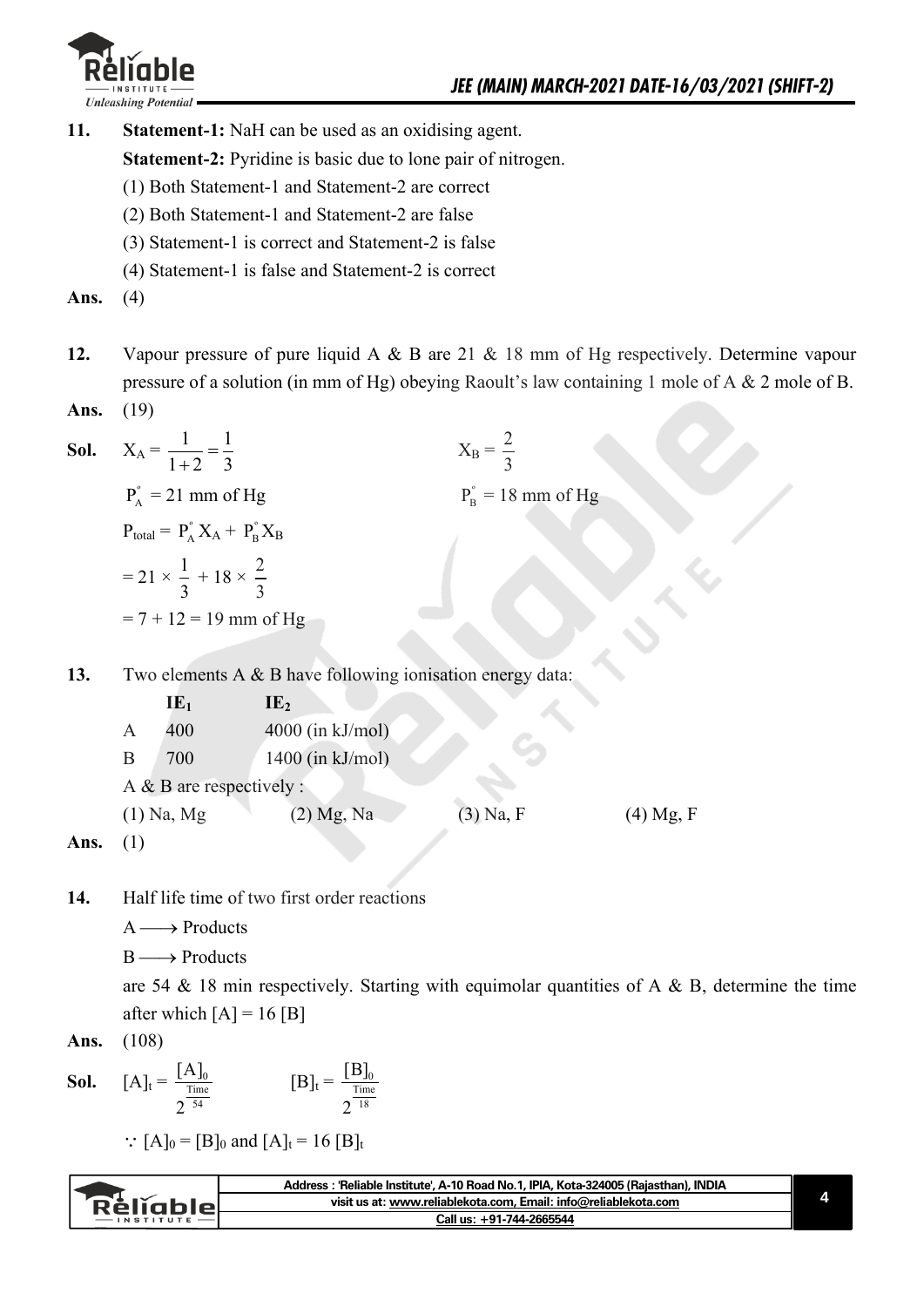

|      | $\frac{[A]_0}{2^{\frac{T}{54}}} = 16 \frac{[A]_0}{2^{\frac{T}{18}}}$               |                                                   |                                    |                                                                                             |
|------|------------------------------------------------------------------------------------|---------------------------------------------------|------------------------------------|---------------------------------------------------------------------------------------------|
|      |                                                                                    |                                                   |                                    |                                                                                             |
|      | $16 = 2^{\frac{T}{18} - \frac{T}{54}}$                                             |                                                   |                                    |                                                                                             |
|      | $16 = 2^{\frac{2T}{54}}$                                                           |                                                   |                                    |                                                                                             |
|      | $2^4 = 2^{\frac{2T}{54}}$                                                          |                                                   |                                    |                                                                                             |
|      | $4 = \frac{2T}{54}$                                                                |                                                   |                                    |                                                                                             |
|      | $T = 108$ min                                                                      |                                                   |                                    |                                                                                             |
|      |                                                                                    |                                                   |                                    |                                                                                             |
| 15.  | If both $FeX_2 \& FeY_3$ are found to exist, $X \& Y$ can be:                      |                                                   |                                    |                                                                                             |
|      | (1) $X = F$ , Cl, Br, I $Y = F$ , Cl, Br (2) $X = Cl$ , Br, I $Y = F$ , Cl, Br, I  |                                                   |                                    |                                                                                             |
|      | (3) $X = F$ , Cl, Br $Y = Cl$ , Br, I (4) $X = F$ , Cl, Br, I $Y = F$ , Cl, Br, I  |                                                   |                                    |                                                                                             |
| Ans. | (1)                                                                                |                                                   |                                    |                                                                                             |
| Sol. | FeI <sub>3</sub> does not exist because of $I-$ being very good reducing agent.    |                                                   |                                    |                                                                                             |
|      |                                                                                    |                                                   |                                    |                                                                                             |
| 16.  | Which of the following cannot be reduced by coke?                                  |                                                   |                                    |                                                                                             |
|      | $(1)$ Al <sub>2</sub> O <sub>3</sub>                                               | $(2)$ ZnO                                         | (3) Fe <sub>2</sub> O <sub>3</sub> | $(4)$ Cu <sub>2</sub> O                                                                     |
| Ans. | (1)                                                                                |                                                   |                                    |                                                                                             |
|      |                                                                                    |                                                   |                                    |                                                                                             |
| 17.  | respectively are                                                                   |                                                   |                                    | Volume of 1 M NaOH solution required to neutralise 50 mL 1M $H_3PO_3$ & 100 ml 2M $H_3PO_2$ |
|      | $(1)$ 100 ml, 200 ml                                                               | $(2)$ 200 ml, 100 ml                              | $(3)$ 50 ml, 100 ml                | $(4)$ 100 ml, 50 ml                                                                         |
| Ans. | (1)                                                                                |                                                   |                                    |                                                                                             |
| Sol. | (1) $2NaOH + H_3PO_3 \longrightarrow Na_2HPO_3 + 2H_2O$<br>100 m mole<br>50 m mole |                                                   |                                    |                                                                                             |
|      | 100 m mole = $M \times V_{ml}$                                                     |                                                   |                                    |                                                                                             |
|      | 100 m mole = $1 \times V_{ml}$                                                     |                                                   |                                    |                                                                                             |
|      | $V_{ml}$ = 100 ml                                                                  |                                                   |                                    |                                                                                             |
|      | (2)<br>200 m mole<br>200 m mole                                                    | $NaOH + H_3PO_2 \longrightarrow NaH_2PO_2 + H_2O$ |                                    |                                                                                             |
|      | 200 m mole = $M \times V_{ml}$                                                     |                                                   |                                    |                                                                                             |
|      | $V_{ml}$ = 200 ml                                                                  |                                                   |                                    |                                                                                             |
|      |                                                                                    |                                                   |                                    |                                                                                             |

| `RèlĭableL<br>$\cdot$ INSTITUTE | Address : 'Reliable Institute', A-10 Road No.1, IPIA, Kota-324005 (Rajasthan), INDIA |  |
|---------------------------------|--------------------------------------------------------------------------------------|--|
|                                 | visit us at: www.reliablekota.com, Email: info@reliablekota.com                      |  |
|                                 | Call us: +91-744-2665544                                                             |  |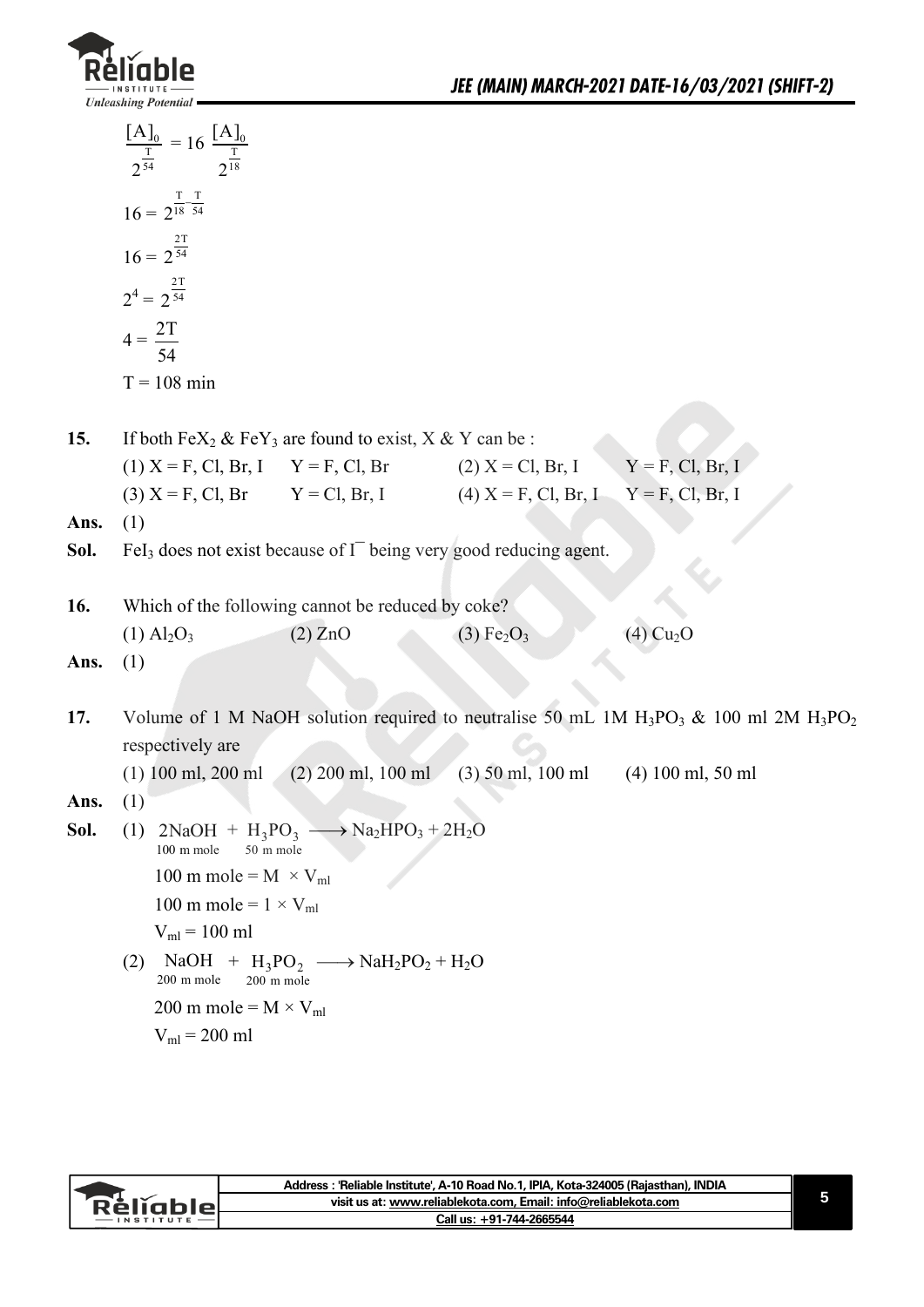

**18.** Elements with atomic number 33, 53 & 83 are respectively (1) Metalloid, Non-metal, Metal (2) Metal, Non-metal, Metalloid (3) Non-metal, Metal, Metalloid (4) Metalloid, Metal, Non-metal **Ans.** (1) **Sol.** Atomic number Element 33  $\rightarrow$  As (Metalloid) 53  $\rightarrow$  I (Non-metal) 83  $\rightarrow$  Bi (Metal) **19.** Which of the following are correct for  $H_2O_2$  (A) Used in pollution control treatment of industrial effluents. (B)  $H_2O_2$  can act as both oxidising agent & reducing agent (C) Miscible in water (D) two hydroxy groups are in same plane (1) ABC (2) ACD (3) ABCD (4) BCD **Ans.** (1) **Sol.** In  $H_2O_2^{-1}$  oxidation state of oxygen is -1 therefore acts both as oxidising agent & reducing agent.  $H<sub>2</sub>O<sub>2</sub>$  is miscible in water due to intermolecular H-bonding.  $H<sub>2</sub>O<sub>2</sub>$  has open book structure in which both –OH groups are not in same plane

**20.** Arrange the following compounds (assuming to be high spin) in increasing order of spin magnetic moment :

 $(1)$  (NH<sub>4</sub>)<sub>2</sub>[Ce(NO<sub>3</sub>)<sub>6</sub>] < Eu(NO<sub>3</sub>)<sub>3</sub> < Gd(NO<sub>3</sub>)<sub>3</sub>

 $(2)$  (NH<sub>4</sub>)<sub>2</sub>[Ce(NO<sub>3</sub>)<sub>6</sub>] < Gd(NO<sub>3</sub>)<sub>3</sub> < Eu(NO<sub>3</sub>)<sub>3</sub>

- (3)  $\text{Eu}(NO_3)_3 \leq \text{Gd}(NO_3)_3 \leq (NH_4)_2[\text{Ce}(NO_3)_6]$
- $(4) \text{Gd}(\text{NO}_3)_3 \leq (\text{NH}_4)_2[\text{Ce}(\text{NO}_3)_6] \leq \text{Eu}(\text{NO}_3)_3$
- **Ans.** (1)
- **Sol.**  $(NH_4)_2[Ce(NO_3)_6]$   $(n=0) \Rightarrow \mu = 0$  BM

 $Eu(NO_3)$ <sub>3</sub> (n=6)  $\Rightarrow \mu = 6.93$  BM

 $Gd(NO_3)_{3}(n=7) \Rightarrow \mu = 7.94$  BM

|                  | Address: 'Reliable Institute', A-10 Road No.1, IPIA, Kota-324005 (Rajasthan), INDIA |  |
|------------------|-------------------------------------------------------------------------------------|--|
| <b>Rèliable!</b> | visit us at: www.reliablekota.com, Email: info@reliablekota.com                     |  |
|                  | Call us: +91-744-2665544                                                            |  |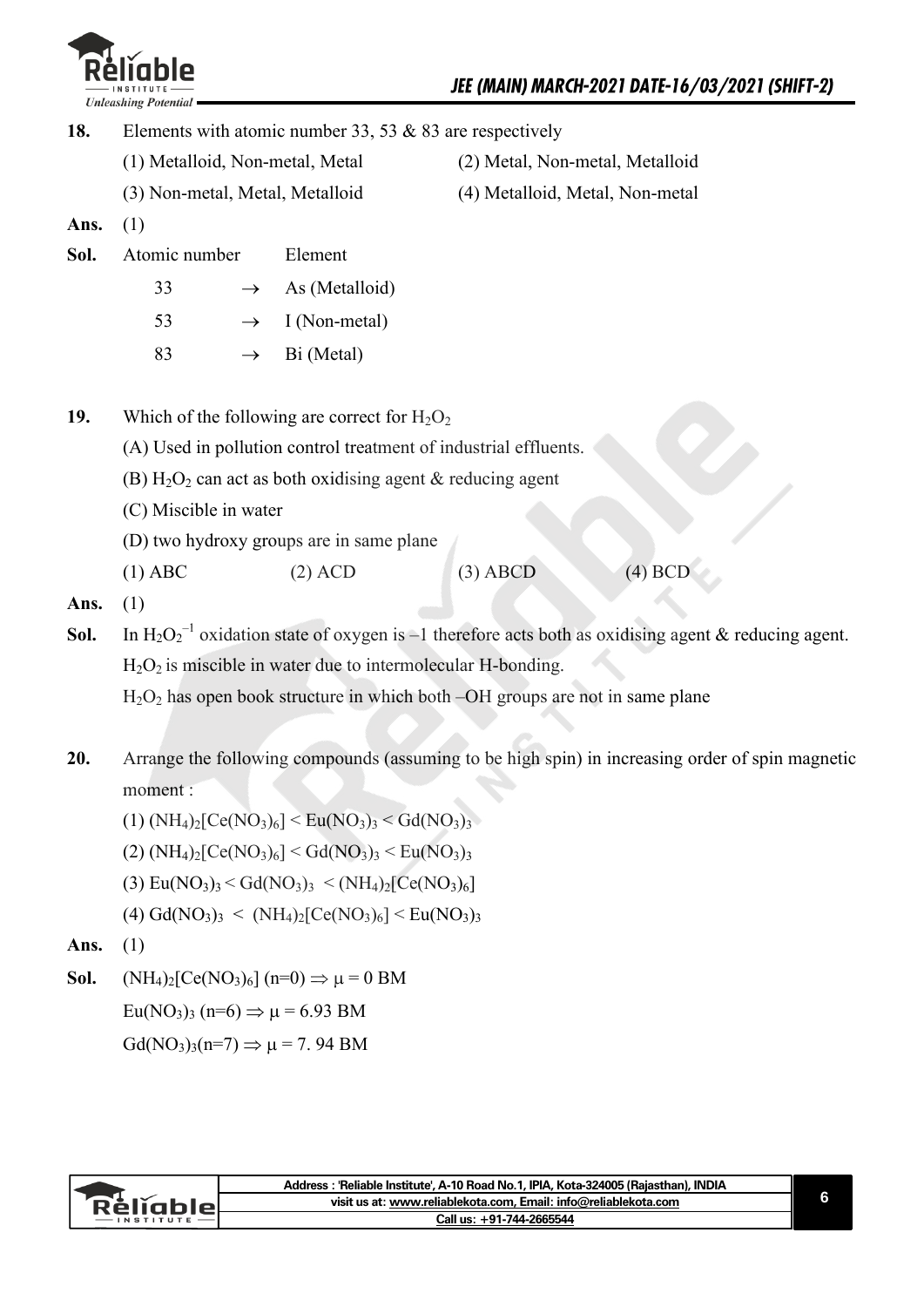

- **21.** Gallium (At. Mass = 70) crystallises in HCP lattice. If the total number of voids in 0.581 gram of gallium is  $x \times 10^{21}$  then determine 'x':
- **Ans.** 15
- **Sol.** No. of moles of Ga =  $\frac{0.581}{2.5}$ 70

No. of atoms of Ga =  $\frac{0.581}{70} \times N_A$ 70  $\times$ 

 $\therefore$  Total no. of voids =  $\frac{0.581}{70} \times N_A \times 3$ 70  $\times N_A \times 3$  $= 0.0249 \times 6 \times 10^{23}$ 

$$
= 15 \times 10^{21}
$$

As there are one octahedral void and two tetrahedral voids per atom.

- **22.** Which of the following is incorrect?
- $(1)$  Al<sup>3+</sup> > Na<sup>+</sup> flocculation power
	- (2) Colloids show Brownian motion
	- (3) Colloids show colligative property
	- (4) Colloidal solution can not pass through ordinary filter paper
- **Ans.** (4)
- **Sol.** Colloidal solution can pass through ordinary filter paper but can not pass through special filter paper.
- **23.** Number of orbitals having  $m_\ell = +2$  in  $n = 5$  are:
- **Ans.** (3)
- **Sol.**  $n = 5$ 
	- $\ell = 0, 1, 2, 3, 4$

 $\ell = 2 \rightarrow m = -2, -1, 0, +1, +2$ 

 $\ell = 3 \rightarrow m = -3, -2, -1, 0, +1, +2, +3$ 

- $\ell = 4 \rightarrow m = -4, -3, -2, -1, 0, +1, +2, +3, +4$
- **24.** Incorrect statement regarding  $C_{60}$  is:
	- (1) It has 24 6-membered rings & 12 5-membered rings.
	- (2) It has 5-membered rings only attached to 6-membered rings.
	- (3) It has 6-membered rings attached to both 5 & 6-membered rings.
	- (4) Each Carbon is attached to 3 C-atoms.
- **Ans.** (1)

| <b>Rèliable</b> | Address: 'Reliable Institute', A-10 Road No.1, IPIA, Kota-324005 (Rajasthan), INDIA |
|-----------------|-------------------------------------------------------------------------------------|
|                 | visit us at: www.reliablekota.com, Email: info@reliablekota.com                     |
|                 | Call us: +91-744-2665544                                                            |